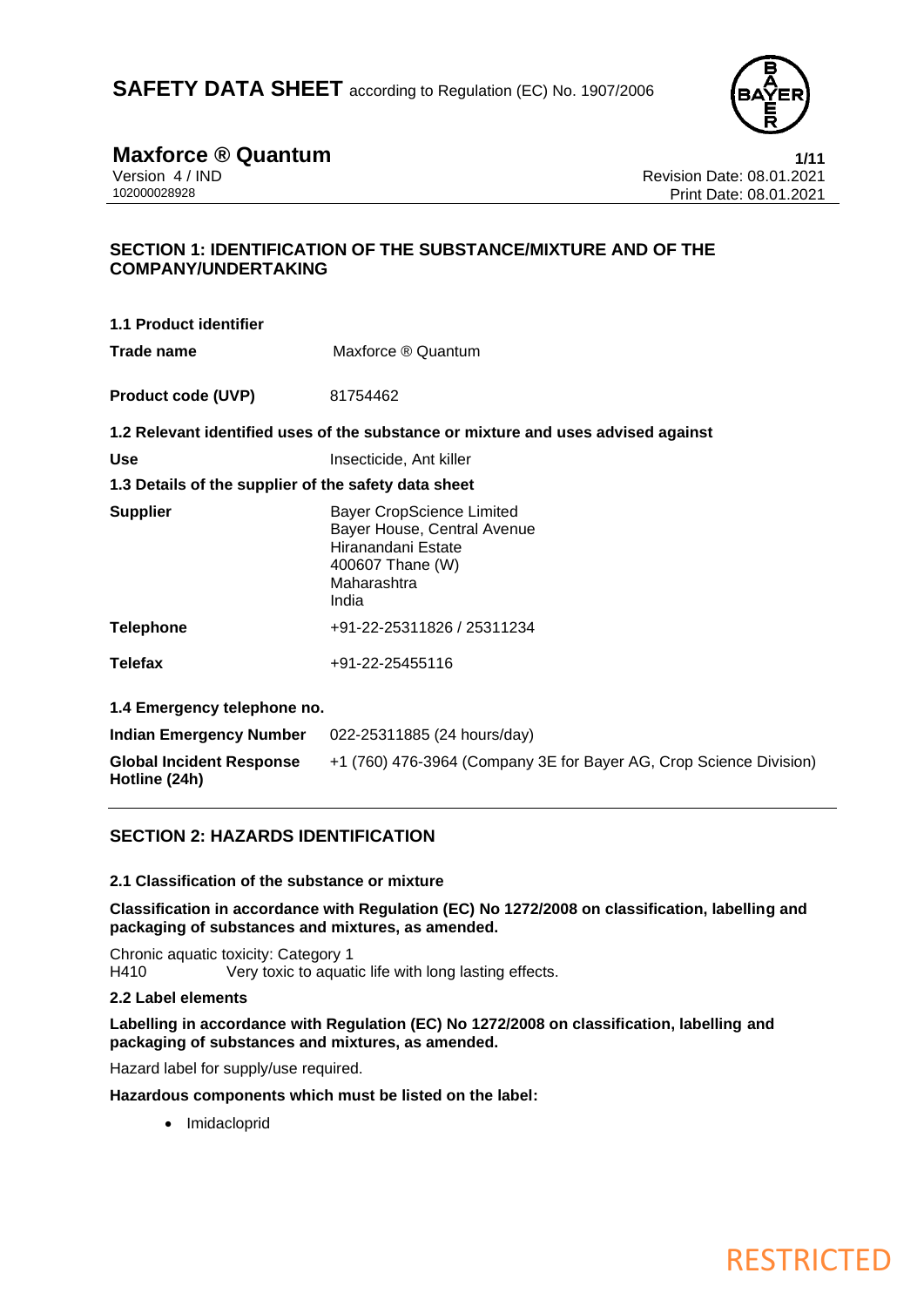

**Maxforce ® Quantum**<br>
Version 4/IND 2/11<br>
Revision Date: 08.01.2021 Version 4 / IND<br>102000028928<br>Print Date: 08.01.2021 Print Date: 08.01.2021



**Signal word:** Warning

### **Hazard statements**

H410 Very toxic to aquatic life with long lasting effects.<br>EUH401 To avoid risks to human health and the environm To avoid risks to human health and the environment, comply with the instructions for use.

### **Precautionary statements**

P501 Dispose of contents/container in accordance with local regulation.

### **2.3 Other hazards**

No other hazards known.

# **SECTION 3: COMPOSITION/INFORMATION ON INGREDIENTS**

### **3.2 Mixtures**

### **Chemical nature**

Bait (ready for use) (RB) Imidacloprid 0,03%

### **Hazardous components**

Hazard statements according to Regulation (EC) No. 1272/2008

| <b>Name</b>  | CAS-No./              | <b>Classification</b>     | <b>Conc.</b> [%] |
|--------------|-----------------------|---------------------------|------------------|
|              | $EC-No. /$            | <b>REGULATION (EC) No</b> |                  |
|              | <b>REACH Reg. No.</b> | 1272/2008                 |                  |
| Imidacloprid | 138261-41-3           | Acute Tox. 4, H302        | 0.03             |
|              |                       | Aquatic Acute 1, H400     |                  |
|              |                       | Aquatic Chronic 1, H410   |                  |

# **Further information**

| Imidacloprid | 382<br>$-41-$<br>,,,<br>1 – 4<br>ີ | M-Factor:<br>.000<br>10<br>(chronic)<br>(acute) |
|--------------|------------------------------------|-------------------------------------------------|
|              |                                    |                                                 |

For the full text of the H-Statements mentioned in this Section, see Section 16.

# **SECTION 4: FIRST AID MEASURES**

### **4.1 Description of first aid measures**

| <b>General advice</b> | The nature of this product, when contained in commercial packs,<br>makes spillage unlikely. However, if significant amounts are spilled<br>nevertheless, the following advice is applicable. Move out of<br>dangerous area. Place and transport victim in stable position (lying<br>sideways). Remove contaminated clothing immediately and dispose of<br>safely. |
|-----------------------|-------------------------------------------------------------------------------------------------------------------------------------------------------------------------------------------------------------------------------------------------------------------------------------------------------------------------------------------------------------------|
| <b>Skin contact</b>   | Wash off immediately with soap and plenty of water.                                                                                                                                                                                                                                                                                                               |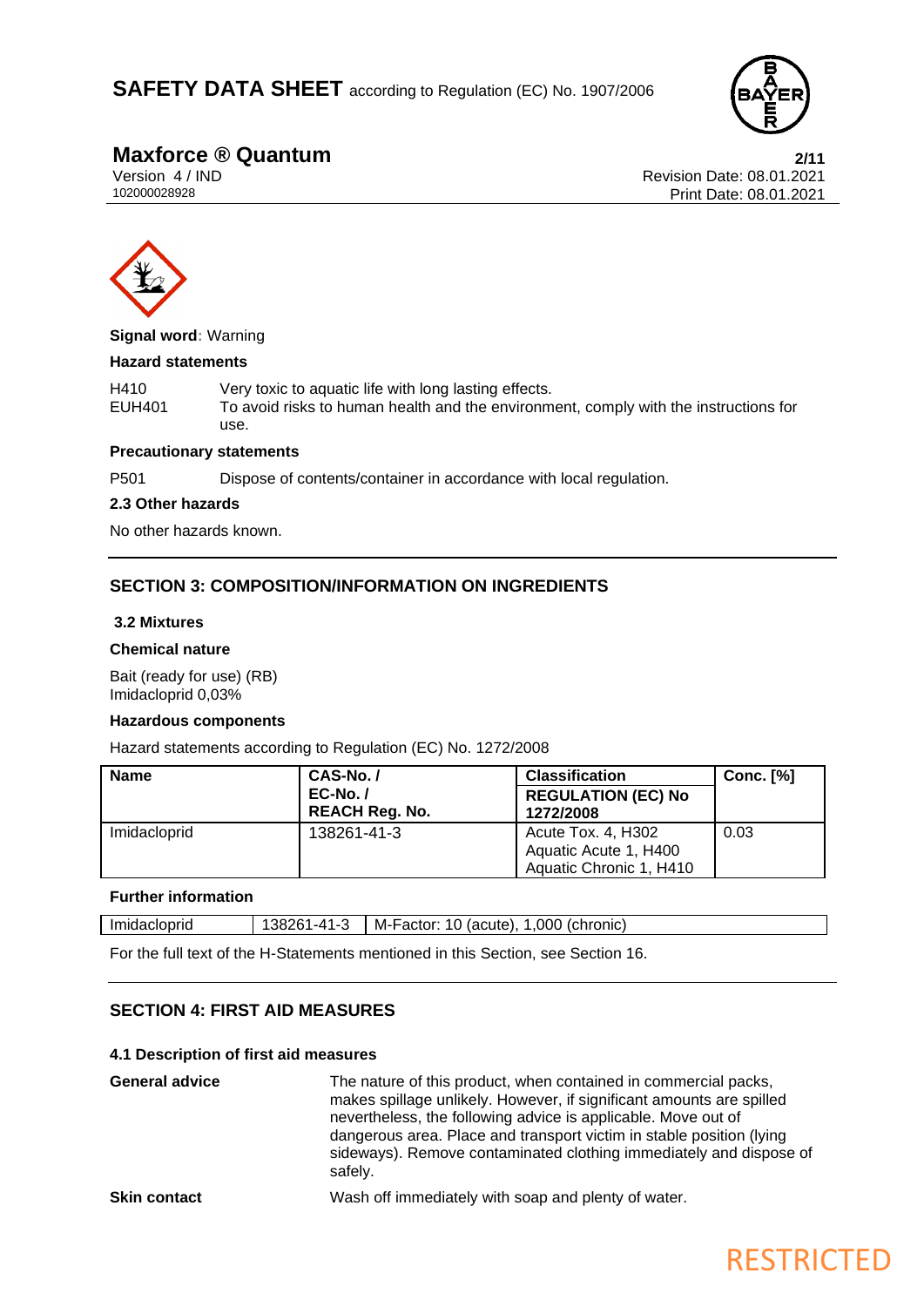

| <b>Maxforce ® Quantum</b><br>Version 4 / IND<br>102000028928 | 3/11<br><b>Revision Date: 08.01.2021</b><br>Print Date: 08.01.2021                                                                                                                                                                                                                                                               |
|--------------------------------------------------------------|----------------------------------------------------------------------------------------------------------------------------------------------------------------------------------------------------------------------------------------------------------------------------------------------------------------------------------|
|                                                              |                                                                                                                                                                                                                                                                                                                                  |
| Eye contact                                                  | Rinse immediately with plenty of water, also under the eyelids, for at<br>least 15 minutes. Remove contact lenses, if present, after the first 5<br>minutes, then continue rinsing eye. Get medical attention if irritation<br>develops and persists.                                                                            |
| Ingestion                                                    | Rinse mouth. Do NOT induce vomiting. Call a physician or poison<br>control center immediately.                                                                                                                                                                                                                                   |
|                                                              | 4.2 Most important symptoms and effects, both acute and delayed                                                                                                                                                                                                                                                                  |
| <b>Symptoms</b>                                              | If large amounts are ingested, the following symptoms may occur:                                                                                                                                                                                                                                                                 |
|                                                              | Dizziness, Abdominal pain, Nausea                                                                                                                                                                                                                                                                                                |
|                                                              | Symptoms and hazards refer to effects observed after intake of<br>significant amounts of the active ingredient(s).                                                                                                                                                                                                               |
|                                                              | Due to its low concentration intake of a hazardous amount of active<br>ingredient from this formulation is unlikely.                                                                                                                                                                                                             |
|                                                              | 4.3 Indication of any immediate medical attention and special treatment needed                                                                                                                                                                                                                                                   |
| <b>Treatment</b>                                             | Treat symptomatically. Monitor: respiratory and cardiac functions. In<br>case of ingestion gastric lavage should be considered in cases of<br>significant ingestions only within the first 2 hours. However, the<br>application of activated charcoal and sodium sulphate is always<br>advisable. There is no specific antidote. |

# **SECTION 5: FIREFIGHTING MEASURES**

| 5.1 Extinguishing media                                         |                                                                                                                               |
|-----------------------------------------------------------------|-------------------------------------------------------------------------------------------------------------------------------|
| <b>Suitable</b>                                                 | Water spray, Carbon dioxide (CO2), Foam, Sand                                                                                 |
| Unsuitable                                                      | None known.                                                                                                                   |
| <b>Hazchem Code</b>                                             | 2Z                                                                                                                            |
| 5.2 Special hazards arising<br>from the substance or<br>mixture | In the event of fire the following may be released:, Carbon monoxide<br>(CO)                                                  |
| 5.3 Advice for firefighters                                     |                                                                                                                               |
| <b>Special protective</b><br>equipment for firefighters         | In the event of fire and/or explosion do not breathe fumes. In the event<br>of fire, wear self-contained breathing apparatus. |
| <b>Further information</b>                                      | Contain the spread of the fire-fighting media. Do not allow run-off from<br>fire fighting to enter drains or water courses.   |

# **SECTION 6: ACCIDENTAL RELEASE MEASURES**

# **6.1 Personal precautions, protective equipment and emergency procedures**

**Precautions Precautions** Avoid contact with spilled product or contaminated surfaces. Use personal protective equipment.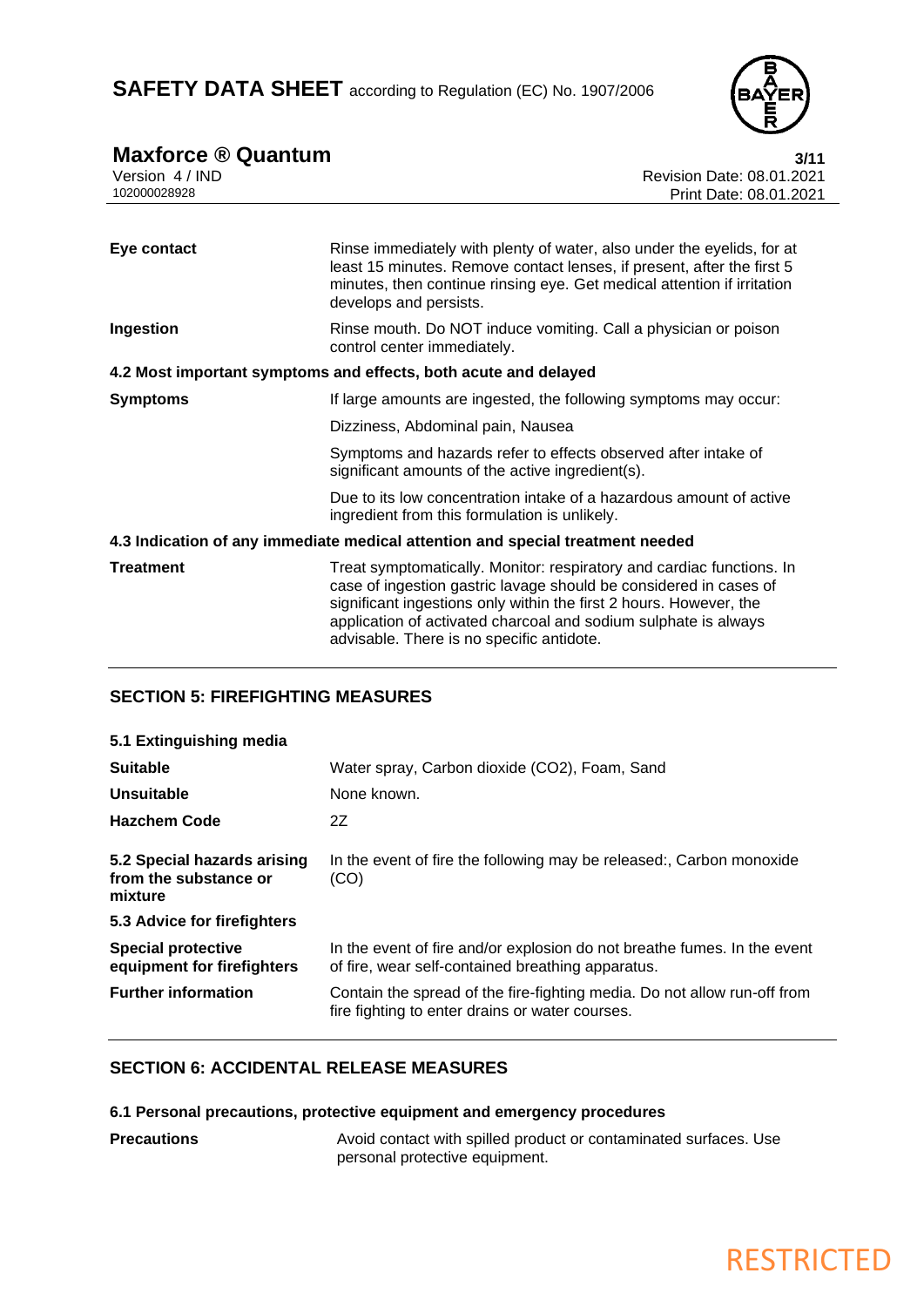![](_page_3_Picture_1.jpeg)

# **Maxforce ® Quantum** 4/11

| Version 4 / IND                                           | Revision Date: 08.01.2021                                                                                                                                                                                                                                                                                                                                                                                                                                |
|-----------------------------------------------------------|----------------------------------------------------------------------------------------------------------------------------------------------------------------------------------------------------------------------------------------------------------------------------------------------------------------------------------------------------------------------------------------------------------------------------------------------------------|
| 102000028928                                              | Print Date: 08.01.2021                                                                                                                                                                                                                                                                                                                                                                                                                                   |
| <b>6.2 Environmental</b>                                  | Do not allow to get into surface water, drains and ground water.                                                                                                                                                                                                                                                                                                                                                                                         |
| precautions                                               |                                                                                                                                                                                                                                                                                                                                                                                                                                                          |
| 6.3 Methods and materials for containment and cleaning up |                                                                                                                                                                                                                                                                                                                                                                                                                                                          |
| Methods for cleaning up                                   | The nature of this product, when contained in commercial packs,<br>makes spillage unlikely. However, if significant amounts are spilled<br>nevertheless, the following advice is applicable. Soak up with inert<br>absorbent material (e.g. sand, silica gel, acid binder, universal binder,<br>sawdust). Clean contaminated floors and objects thoroughly,<br>observing environmental regulations. Keep in suitable, closed<br>containers for disposal. |
| 6.4 Reference to other<br>sections                        | Information regarding safe handling, see section 7.<br>Information regarding personal protective equipment, see section 8.<br>Information regarding waste disposal, see section 13.                                                                                                                                                                                                                                                                      |

# **SECTION 7: HANDLING AND STORAGE**

# **7.1 Precautions for safe handling**

| Advice on safe handling                                          | No specific precautions required when handling unopened<br>packs/containers; follow relevant manual handling advice.                                                                                                                                                                                 |  |
|------------------------------------------------------------------|------------------------------------------------------------------------------------------------------------------------------------------------------------------------------------------------------------------------------------------------------------------------------------------------------|--|
| <b>Hygiene measures</b>                                          | Avoid contact with skin, eyes and clothing. Keep working clothes<br>separately. Wash hands before breaks and immediately after handling<br>the product. Remove soiled clothing immediately and clean thoroughly<br>before using again. Garments that cannot be cleaned must be<br>destroyed (burnt). |  |
| 7.2 Conditions for safe storage, including any incompatibilities |                                                                                                                                                                                                                                                                                                      |  |
| <b>Requirements for storage</b><br>areas and containers          | Store in original container. Keep containers tightly closed in a dry, cool<br>and well-ventilated place. Store in a place accessible by authorized<br>persons only. Protect from frost. Keep away from direct sunlight.                                                                              |  |
| Advice on common storage                                         | Keep away from food, drink and animal feedingstuffs.                                                                                                                                                                                                                                                 |  |
| Suitable materials                                               | Polypropylene<br>Polyethylene film within an outer package<br>HDPE (high density polyethylene)                                                                                                                                                                                                       |  |
| 7.3 Specific end use(s)                                          | Refer to the label and/or leaflet.                                                                                                                                                                                                                                                                   |  |

# **SECTION 8: EXPOSURE CONTROLS/PERSONAL PROTECTION**

### **8.1 Control parameters**

| <b>Components</b> | CAS-No.     | <b>Control parameters</b>    | <b>Update</b> | <b>Basis</b> |
|-------------------|-------------|------------------------------|---------------|--------------|
| Imidacloprid      | 138261-41-3 | $0.7 \text{ mg/m}$ 3<br>TWA) |               | OES BCS*     |

\*OES BCS: Internal Bayer AG, Crop Science Division "Occupational Exposure Standard"

## **8.2 Exposure controls**

# **Personal protective equipment**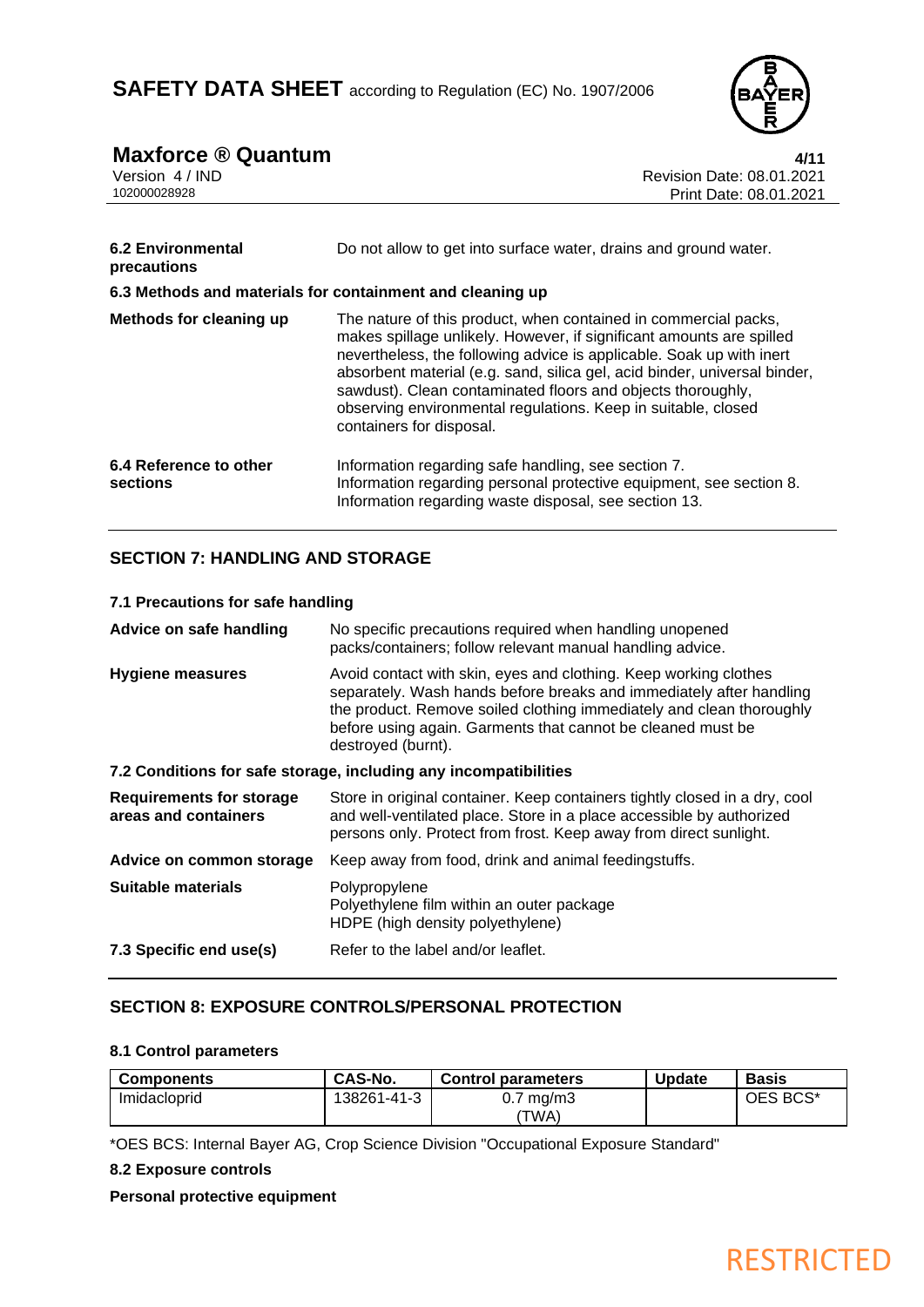![](_page_4_Picture_1.jpeg)

# **Maxforce ® Quantum** 5/11

| Version 4 / IND |  |
|-----------------|--|
| 102000028928    |  |

Revision Date: 08.01.2021 Print Date: 08.01.2021

In normal use and handling conditions please refer to the label and/or leaflet. In all other cases the following recommendations would apply.

| <b>Respiratory protection</b> | Respiratory protection is not required under anticipated<br>circumstances of exposure.<br>instructions regarding wearing and maintenance.                                                                                                                                                                                                                                                                                                                                                                                              | Respiratory protection should only be used to control residual risk of<br>short duration activities, when all reasonably practicable steps have<br>been taken to reduce exposure at source e.g. containment and/or<br>local extract ventilation. Always follow respirator manufacturer's                                                                                                                                                                                                                                                                                           |
|-------------------------------|----------------------------------------------------------------------------------------------------------------------------------------------------------------------------------------------------------------------------------------------------------------------------------------------------------------------------------------------------------------------------------------------------------------------------------------------------------------------------------------------------------------------------------------|------------------------------------------------------------------------------------------------------------------------------------------------------------------------------------------------------------------------------------------------------------------------------------------------------------------------------------------------------------------------------------------------------------------------------------------------------------------------------------------------------------------------------------------------------------------------------------|
| <b>Hand protection</b>        | contact time.<br>drinking, smoking or using the toilet.<br>Material<br>Rate of permeability<br>Glove thickness<br><b>Directive</b>                                                                                                                                                                                                                                                                                                                                                                                                     | Please observe the instructions regarding permeability and<br>breakthrough time which are provided by the supplier of the gloves.<br>Also take into consideration the specific local conditions under which<br>the product is used, such as the danger of cuts, abrasion, and the<br>Wash gloves when contaminated. Dispose of when contaminated<br>inside, when perforated or when contamination on the outside cannot<br>be removed. Wash hands frequently and always before eating,<br>Nitrile rubber<br>> 480 min<br>$> 0.4$ mm<br>Protective gloves complying with EN<br>374. |
| Eye protection                |                                                                                                                                                                                                                                                                                                                                                                                                                                                                                                                                        | Wear goggles (conforming to $EN166$ , Field of Use = 5 or equivalent).                                                                                                                                                                                                                                                                                                                                                                                                                                                                                                             |
| Skin and body protection      | Wear standard coveralls and Category 3 Type 6 suit.<br>If there is a risk of significant exposure, consider a higher protective<br>type suit.<br>Wear two layers of clothing wherever possible. Polyester/cotton or<br>cotton overalls should be worn under chemical protection suit and<br>should be professionally laundered frequently.<br>If chemical protection suit is splashed, sprayed or significantly<br>contaminated, decontaminate as far as possible, then carefully<br>remove and dispose of as advised by manufacturer. |                                                                                                                                                                                                                                                                                                                                                                                                                                                                                                                                                                                    |

# **SECTION 9: PHYSICAL AND CHEMICAL PROPERTIES**

## **9.1 Information on basic physical and chemical properties**

| <b>Form</b>                | gel                                        |  |
|----------------------------|--------------------------------------------|--|
| Colour                     | colourless to light yellow                 |  |
| Odour                      | weak, characteristic                       |  |
| <b>Odour Threshold</b>     | No data available                          |  |
| рH                         | 4.0 - 6.0 (10 %) (23 °C) (deionized water) |  |
| <b>Melting point/range</b> | No data available                          |  |
| <b>Boiling Point</b>       | No data available                          |  |
| <b>Flash point</b>         | >100 °C                                    |  |
| <b>Flammability</b>        | No data available                          |  |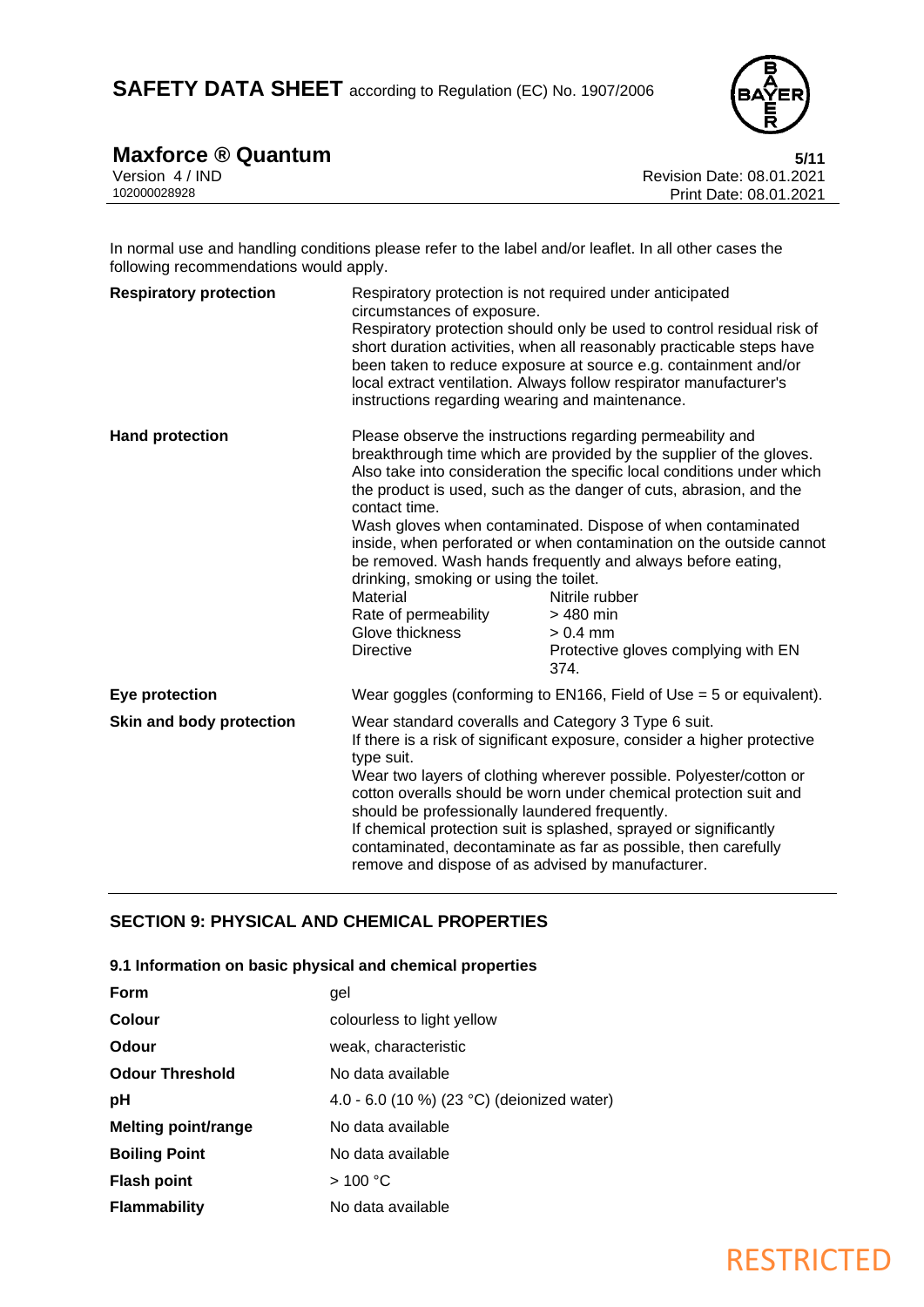SAFETY DATA SHEET according to Regulation (EC) No. 1907/2006

![](_page_5_Picture_1.jpeg)

**Maxforce ® Quantum**<br> **6/11**<br> **Revision Date: 08.01.2021**<br> **Revision Date: 08.01.2021** Version 4 / IND Revision Date: 08.01.2021 Print Date: 08.01.2021

| <b>Auto-ignition temperature</b>                         | No data available                                            |
|----------------------------------------------------------|--------------------------------------------------------------|
| Ignition temperature                                     | 380 °C                                                       |
| Self-accelarating<br>decomposition temperature<br>(SADT) | No data available                                            |
| <b>Upper explosion limit</b>                             | No data available                                            |
| Lower explosion limit                                    | No data available                                            |
| Vapour pressure                                          | No data available                                            |
| <b>Evaporation rate</b>                                  | No data available                                            |
| <b>Relative vapour density</b>                           | No data available                                            |
| <b>Density</b>                                           | ca. 1.43 g/cm <sup>3</sup> (20 °C)                           |
| <b>Water solubility</b>                                  | No data available                                            |
| <b>Partition coefficient: n-</b><br>octanol/water        | Imidacloprid: log Pow: 0.57                                  |
| Viscosity, dynamic                                       | $>= 5,400$ mPa.s (20 °C) Velocity gradient 80/s              |
| <b>Viscosity, kinematic</b>                              | No data available                                            |
| <b>Oxidizing properties</b>                              | No oxidizing properties                                      |
| <b>Explosivity</b>                                       | Not explosive<br>92/69/EEC, A.14 / OECD 113                  |
| 9.2 Other information                                    | Further safety related physical-chemical data are not known. |

# **SECTION 10: STABILITY AND REACTIVITY**

| <b>10.1 Reactivity</b>                     |                                                                                                                     |
|--------------------------------------------|---------------------------------------------------------------------------------------------------------------------|
| <b>Thermal decomposition</b>               | 175 °C, Heating rate: 3 K/min<br>Exothermic decomposition.<br>The value mentioned relates to the active ingredient. |
| <b>10.2 Chemical stability</b>             | Stable under recommended storage conditions.                                                                        |
| 10.3 Possibility of<br>hazardous reactions | No hazardous reactions when stored and handled according to<br>prescribed instructions.                             |
| 10.4 Conditions to avoid                   | Extremes of temperature and direct sunlight.                                                                        |
| 10.5 Incompatible materials                | Store only in the original container.                                                                               |
| 10.6 Hazardous<br>decomposition products   | No decomposition products expected under normal conditions of use.                                                  |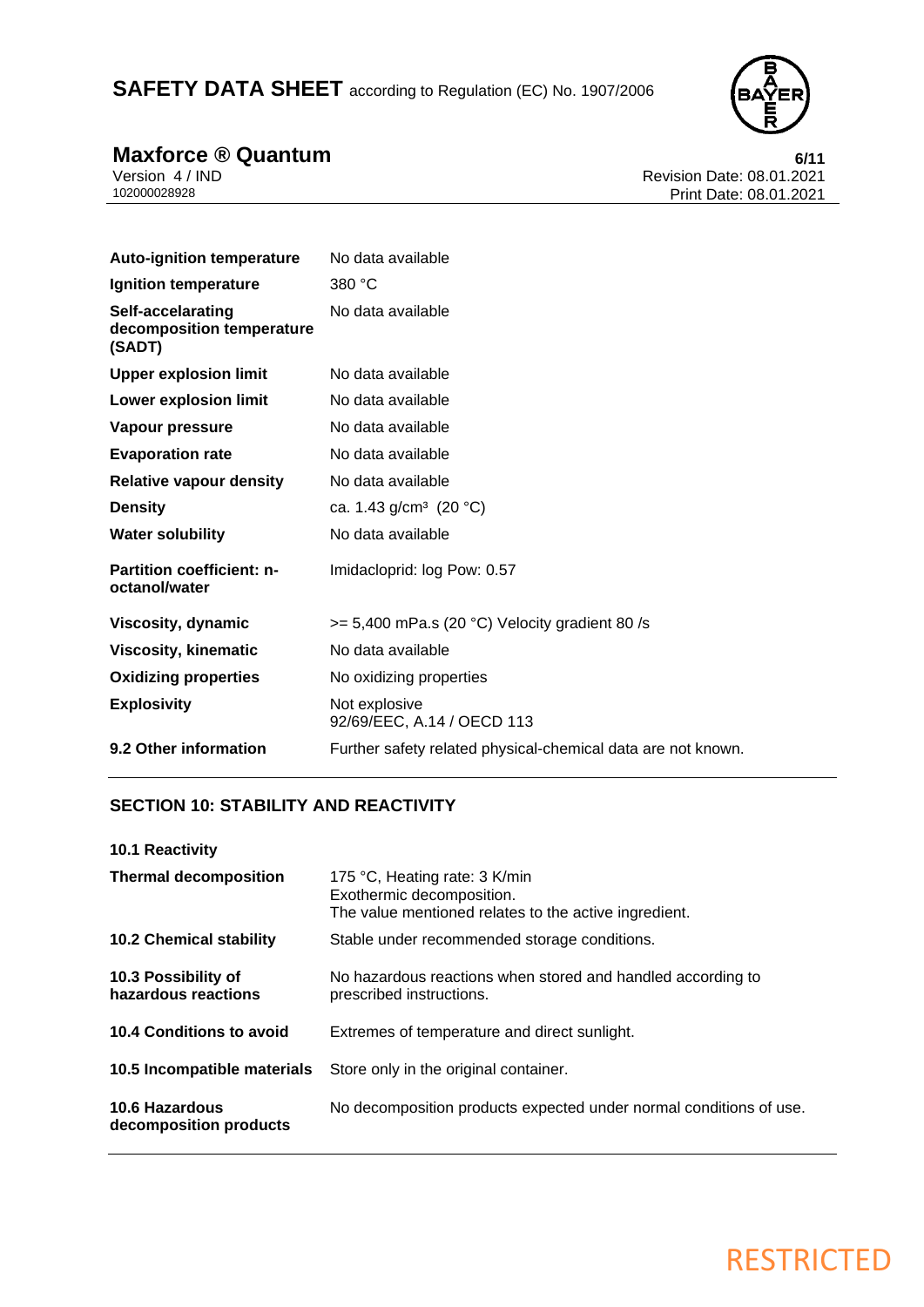![](_page_6_Picture_1.jpeg)

**Maxforce ® Quantum**<br>
Version 4/IND<br>
Revision Date: 08.01.2021 Version 4 / IND<br>102000028928<br>Print Date: 08.01.2021 Print Date: 08.01.2021

# **SECTION 11: TOXICOLOGICAL INFORMATION**

| 11.1 Information on toxicological effects   |                                                                                                                                  |
|---------------------------------------------|----------------------------------------------------------------------------------------------------------------------------------|
| <b>Acute oral toxicity</b>                  | LD50 (Rat) $> 2,500$ mg/kg<br>Test conducted with a similar formulation.                                                         |
| Acute inhalation toxicity                   |                                                                                                                                  |
|                                             | During intended and foreseen applications, no respirable aerosol is<br>formed.                                                   |
| <b>Acute dermal toxicity</b>                | LD50 (Rat) $> 2,000$ mg/kg<br>Test conducted with a similar formulation.                                                         |
| <b>Skin corrosion/irritation</b>            | No skin irritation (Rabbit)<br>Test conducted with a similar formulation.                                                        |
| Serious eye damage/eye<br>irritation        | No eye irritation (Rabbit)<br>Test conducted with a similar formulation.                                                         |
| <b>Respiratory or skin</b><br>sensitisation | Non-sensitizing. (Guinea pig)<br>OECD Test Guideline 406, Magnusson & Kligman test<br>Test conducted with a similar formulation. |

### **Assessment STOT Specific target organ toxicity – repeated exposure**

Imidacloprid did not cause specific target organ toxicity in experimental animal studies.

## **Assessment mutagenicity**

Imidacloprid was not mutagenic or genotoxic based on the overall weight of evidence in a battery of in vitro and in vivo tests.

## **Assessment carcinogenicity**

Imidacloprid was not carcinogenic in lifetime feeding studies in rats and mice.

### **Assessment toxicity to reproduction**

Imidacloprid caused reproduction toxicity in a two-generation study in rats only at dose levels also toxic to the parent animals. The reproduction toxicity seen with Imidacloprid is related to parental toxicity.

### **Assessment developmental toxicity**

Imidacloprid caused developmental toxicity only at dose levels toxic to the dams. The developmental effects seen with Imidacloprid are related to maternal toxicity.

# **SECTION 12: ECOLOGICAL INFORMATION**

### **12.1 Toxicity**

| <b>Toxicity to fish</b>                     | LC50 (Oncorhynchus mykiss (rainbow trout)) 211 mg/l<br>Exposure time: 96 h<br>The value mentioned relates to the active ingredient imidacloprid.                                                                                                                                                 |
|---------------------------------------------|--------------------------------------------------------------------------------------------------------------------------------------------------------------------------------------------------------------------------------------------------------------------------------------------------|
| <b>Toxicity to aquatic</b><br>invertebrates | EC50 (Daphnia magna (Water flea)) 85 mg/l<br>Exposure time: 48 h<br>The value mentioned relates to the active ingredient imidacloprid.<br>EC50 (Chironomus riparius (non-biting midge)) 0.0552 mg/l<br>Exposure time: 24 h<br>The value mentioned relates to the active ingredient imidacloprid. |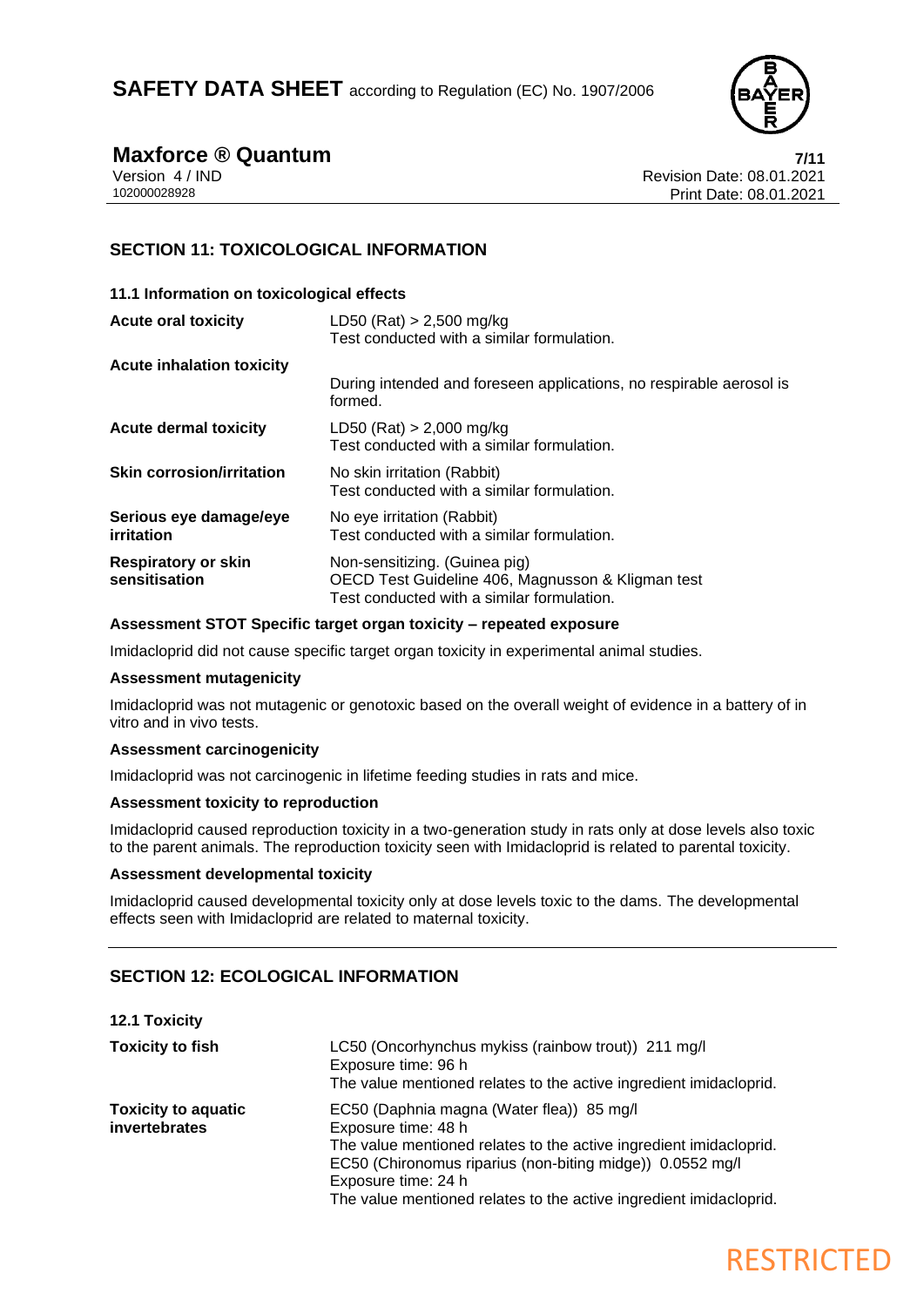![](_page_7_Picture_1.jpeg)

| <b>Maxforce ® Quantum</b>                           | 8/11                                                                                                                                                                                                                                                                                             |
|-----------------------------------------------------|--------------------------------------------------------------------------------------------------------------------------------------------------------------------------------------------------------------------------------------------------------------------------------------------------|
| Version 4 / IND<br>102000028928                     | Revision Date: 08.01.2021                                                                                                                                                                                                                                                                        |
|                                                     | Print Date: 08.01.2021                                                                                                                                                                                                                                                                           |
| <b>Chronic toxicity to aquatic</b><br>invertebrates | EC10 (Chironomus riparius (non-biting midge)): 0.87 µg/l<br>Exposure time: 28 d<br>The value mentioned relates to the active ingredient imidacloprid.<br>EC10 (Caenis horaria (Mayfly)): 0,024 µg/l<br>Exposure time: 28 d<br>The value mentioned relates to the active ingredient imidacloprid. |
| <b>Toxicity to aquatic plants</b>                   | IC50 (Desmodesmus subspicatus (green algae)) > 10 mg/l<br>Growth rate; Exposure time: 72 h<br>The value mentioned relates to the active ingredient imidacloprid.                                                                                                                                 |
| 12.2 Persistence and degradability                  |                                                                                                                                                                                                                                                                                                  |
| <b>Biodegradability</b>                             | Imidacloprid:<br>Not rapidly biodegradable                                                                                                                                                                                                                                                       |
| <b>Koc</b>                                          | Imidacloprid: Koc: 225                                                                                                                                                                                                                                                                           |
| 12.3 Bioaccumulative potential                      |                                                                                                                                                                                                                                                                                                  |
| <b>Bioaccumulation</b>                              | Imidacloprid:<br>Does not bioaccumulate.                                                                                                                                                                                                                                                         |
| 12.4 Mobility in soil                               |                                                                                                                                                                                                                                                                                                  |
| <b>Mobility in soil</b>                             | Imidacloprid: Moderately mobile in soils                                                                                                                                                                                                                                                         |
| 12.5 Results of PBT and vPvB assessment             |                                                                                                                                                                                                                                                                                                  |
| <b>PBT and vPvB assessment</b>                      | Imidacloprid: This substance is not considered to be persistent,<br>bioaccumulative and toxic (PBT). This substance is not considered to be<br>very persistent and very bioaccumulative (vPvB).                                                                                                  |
| 12.6 Other adverse effects                          |                                                                                                                                                                                                                                                                                                  |
| <b>Additional ecological</b><br>information         | No other effects to be mentioned.                                                                                                                                                                                                                                                                |
|                                                     |                                                                                                                                                                                                                                                                                                  |

# **SECTION 13: DISPOSAL CONSIDERATIONS**

# **13.1 Waste treatment methods**

| <b>Product</b>                | In accordance with current regulations and, if necessary, after<br>consultation with the site operator and/or with the responsible authority,<br>the product may be taken to a waste disposal site or incineration plant. |
|-------------------------------|---------------------------------------------------------------------------------------------------------------------------------------------------------------------------------------------------------------------------|
| <b>Contaminated packaging</b> | Not completely emptied packagings should be disposed of as<br>hazardous waste.                                                                                                                                            |
| Legal basis                   |                                                                                                                                                                                                                           |

**Waste key in accordance with Schedule I of the Hazardous Waste Rules, 2008 as amended (India - EP Act):**

# 29.1Process wastes/residues

29.3Date-expired and off-specification pesticides

# **SECTION 14: TRANSPORT INFORMATION**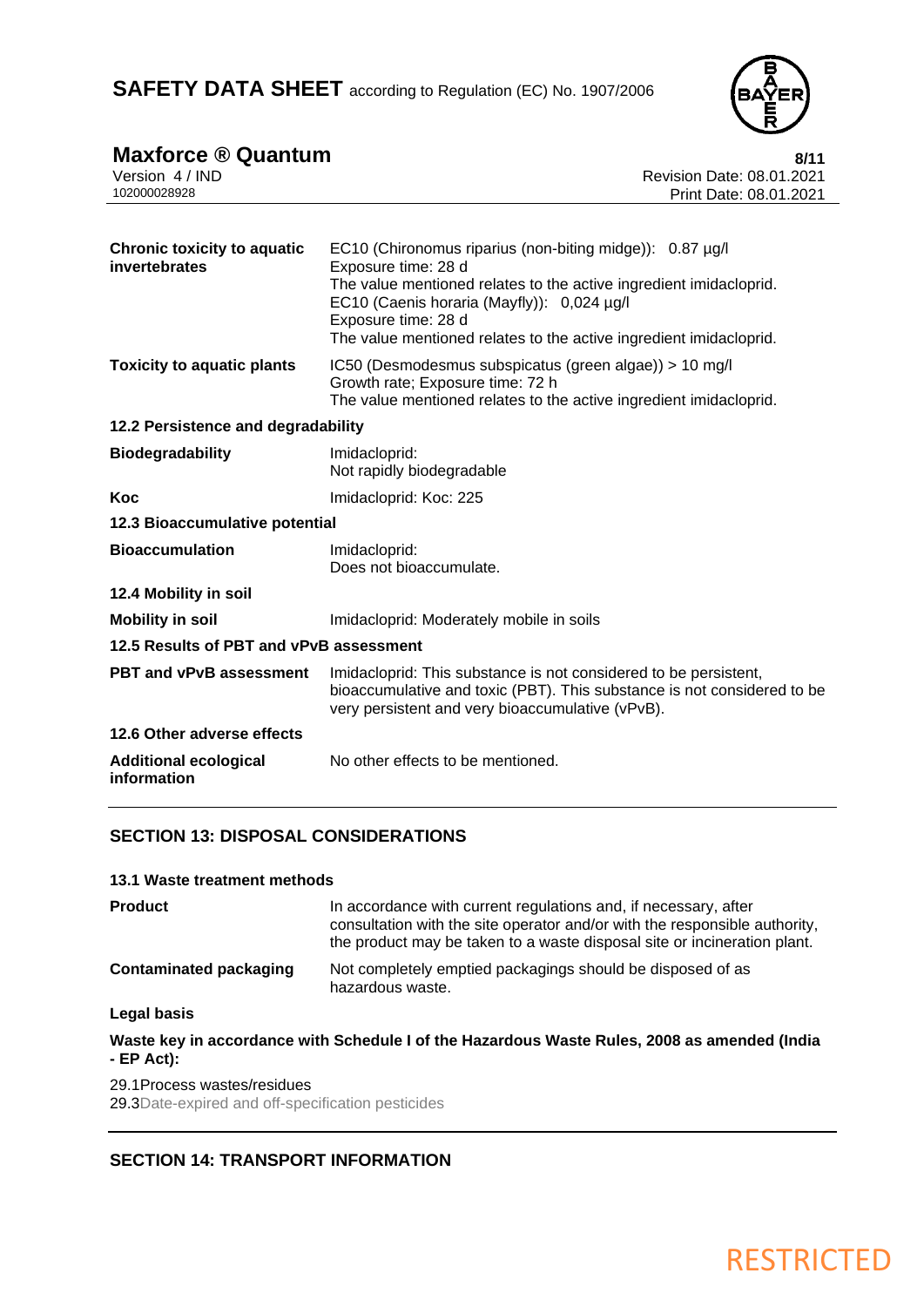![](_page_8_Picture_1.jpeg)

**Maxforce ® Quantum**<br>Version 4/IND<br>Revision Date: 08.01.2021 Version 4 / IND<br>102000028928<br>Print Date: 08.01.2021<br>Revision Date: 08.01.2021 Print Date: 08.01.2021

# **ADR/RID/ADN**

**IMDG**

| 14.1 UN number<br>14.2 Proper shipping name | 3077<br>ENVIRONMENTALLY HAZARDOUS SUBSTANCE, SOLID, |
|---------------------------------------------|-----------------------------------------------------|
|                                             | N.O.S.<br>(IMIDACLOPRID MIXTURE)                    |
| 14.3 Transport hazard class(es)             | 9                                                   |
| 14.4 Packaging Group                        | Ш                                                   |
| 14.5 Environm. Hazardous Mark               | <b>YES</b>                                          |
| Hazard no.                                  | 90                                                  |
| Hazchem Code                                | 27                                                  |

This classification is in principle not valid for carriage by tank vessel on inland waterways. Please refer to the manufacturer for further information.

| טשוו                            |                                                                                 |
|---------------------------------|---------------------------------------------------------------------------------|
| 14.1 UN number                  | 3077                                                                            |
| 14.2 Proper shipping name       | ENVIRONMENTALLY HAZARDOUS SUBSTANCE, SOLID,<br>N.O.S.<br>(IMIDACLOPRID MIXTURE) |
| 14.3 Transport hazard class(es) | 9                                                                               |
| 14.4 Packaging Group            | Ш                                                                               |
| 14.5 Marine pollutant           | <b>YES</b>                                                                      |
| IATA                            |                                                                                 |
| 14.1 UN number                  | 3077                                                                            |
| 14.2 Proper shipping name       | ENVIRONMENTALLY HAZARDOUS SUBSTANCE, SOLID,<br>N.O.S.                           |
|                                 | (IMIDACLOPRID MIXTURE)                                                          |
| 14.3 Transport hazard class(es) | 9                                                                               |
| 14.4 Packaging Group            | Ш                                                                               |
| 14.5 Environm. Hazardous Mark   | <b>YES</b>                                                                      |

# **14.6 Special precautions for user**

See sections 6 to 8 of this Safety Data Sheet.

**14.7 Transport in bulk according to Annex II of MARPOL and the IBC Code** No transport in bulk according to the IBC Code.

# **SECTION 15: REGULATORY INFORMATION**

# **15.1 Safety, health and environmental regulations/legislation specific for the substance or mixture**

## **Further information**

WHO-classification: III (Slightly hazardous)

## **Labeling according to Insecticide Rules 1971 as amended. (INDIA)**

![](_page_8_Picture_17.jpeg)

Class III: Moderately toxic Colour: bright blue Danger! Keep out of the reach of children.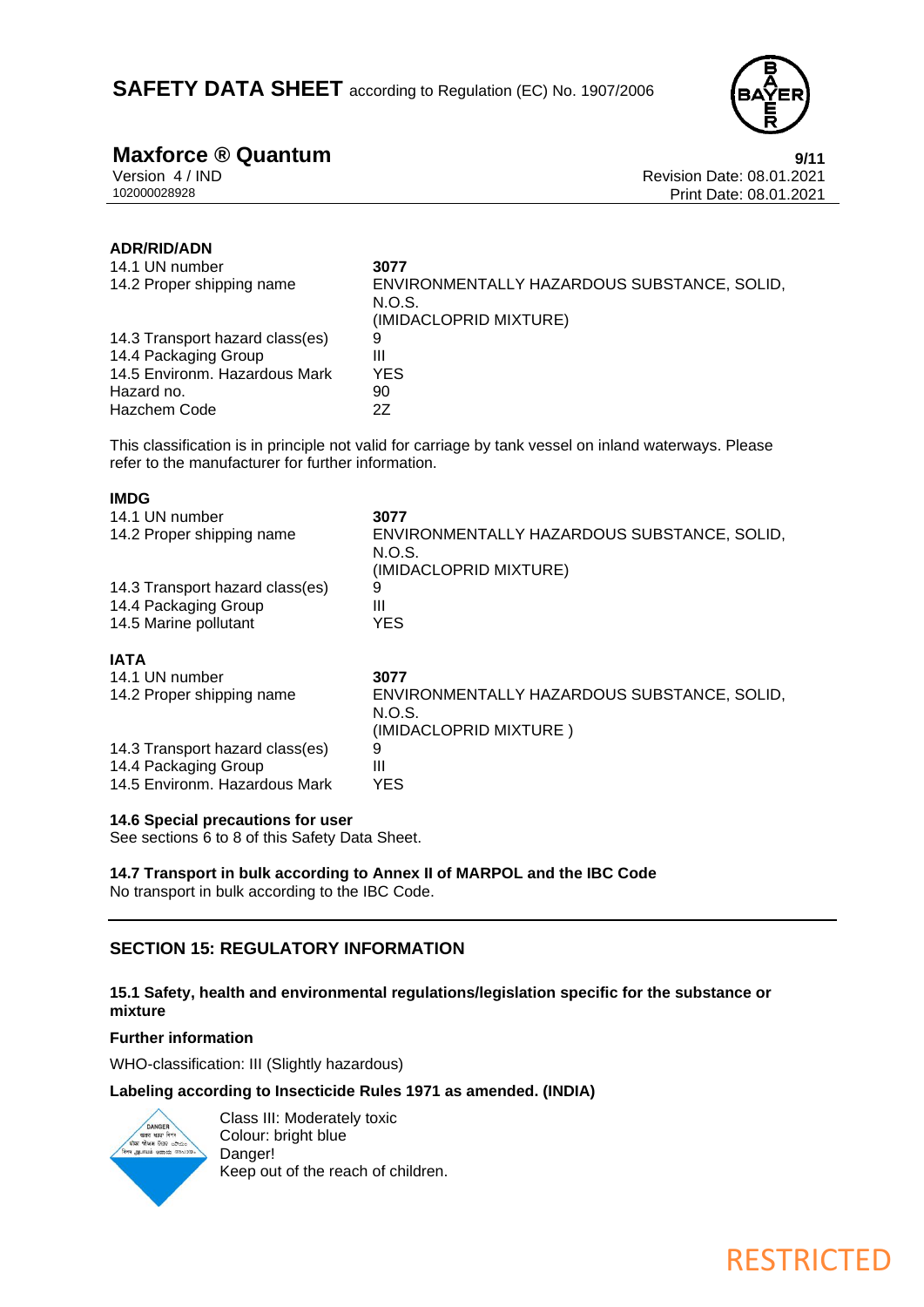![](_page_9_Picture_1.jpeg)

# **Maxforce ® Quantum**<br>Version 4/IND<br>Revision Date: 08.01.2021

Version 4 / IND<br>102000028928<br>Print Date: 08.01.2021 Print Date: 08.01.2021

### **15.2 Chemical safety assessment**

A chemical safety assessment is not required.

# **SECTION 16: OTHER INFORMATION**

### **Text of the hazard statements mentioned in Section 3**

| H302 | Harmful if swallowed.                                 |
|------|-------------------------------------------------------|
| H400 | Very toxic to aquatic life.                           |
| H410 | Very toxic to aquatic life with long lasting effects. |

### **Abbreviations and acronyms**

| <b>ADN</b>    | European Agreement concerning the International Carriage of Dangerous Goods by<br><b>Inland Waterways</b>         |
|---------------|-------------------------------------------------------------------------------------------------------------------|
| ADR           | European Agreement concerning the International Carriage of Dangerous Goods by<br>Road                            |
| <b>ATE</b>    | Acute toxicity estimate                                                                                           |
| CAS-Nr.       | <b>Chemical Abstracts Service number</b>                                                                          |
| Conc.         | Concentration                                                                                                     |
| EC-No.        | European community number                                                                                         |
| <b>ECx</b>    | Effective concentration to x %                                                                                    |
| <b>EINECS</b> | European inventory of existing commercial substances                                                              |
| <b>ELINCS</b> | European list of notified chemical substances                                                                     |
| EN            | European Standard                                                                                                 |
| EU            | European Union                                                                                                    |
| IATA          | International Air Transport Association                                                                           |
| <b>IBC</b>    | International Code for the Construction and Equipment of Ships Carrying Dangerous<br>Chemicals in Bulk (IBC Code) |
| <b>ICx</b>    | Inhibition concentration to x %                                                                                   |
| <b>IMDG</b>   | <b>International Maritime Dangerous Goods</b>                                                                     |
| <b>LCx</b>    | Lethal concentration to x %                                                                                       |
| <b>LDx</b>    | Lethal dose to $\times$ %                                                                                         |
| LOEC/LOEL     | Lowest observed effect concentration/level                                                                        |
| <b>MARPOL</b> | MARPOL: International Convention for the prevention of marine pollution from ships                                |
| N.O.S.        | Not otherwise specified                                                                                           |
| NOEC/NOEL     | No observed effect concentration/level                                                                            |
| <b>OECD</b>   | Organization for Economic Co-operation and Development                                                            |
| <b>RID</b>    | Regulations concerning the International Carriage of Dangerous Goods by Rail                                      |
| TWA           | Time weighted average                                                                                             |
| UN.           | <b>United Nations</b>                                                                                             |
| <b>WHO</b>    | World health organisation                                                                                         |

The information contained within this Safety Data Sheet is in accordance with the guidelines established by Regulation (EU) 1907/2006 and Regulation (EU) 2015/830 amending Regulation (EU) No 1907/2006 and any subsequent amendments. This data sheet complements the user's instructions, but does not replace them. The information it contains is based on the knowledge available about the product concerned at the time it was compiled. Users are further reminded of the possible risks of using a product for purposes other than those for which it was intended. The required information complies with current EEC legislation. Addressees are requested to observe any additional national requirements.

**Reason for Revision:** Reviewed and updated for general editorial purposes.